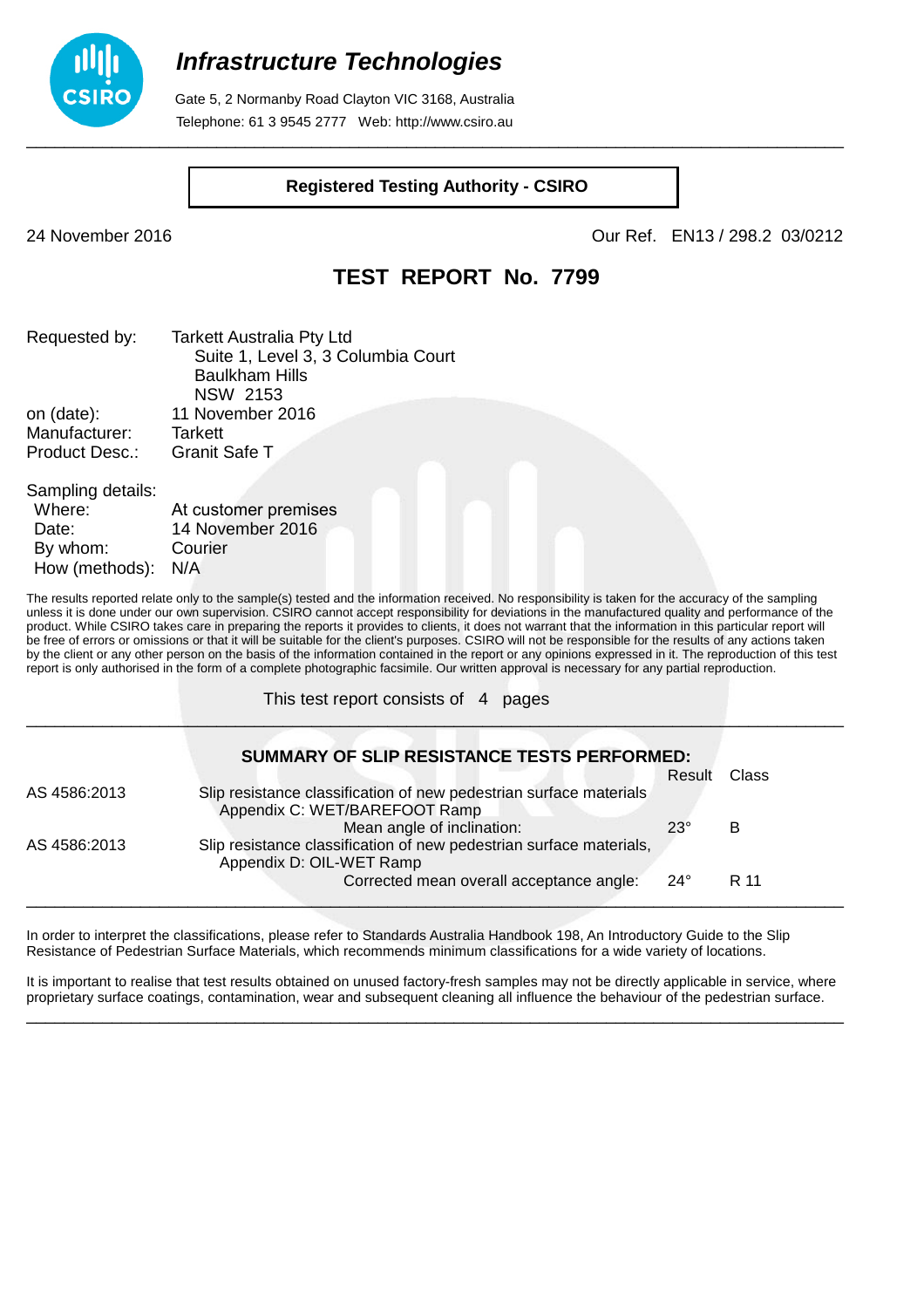

 Gate 5, 2 Normanby Road Clayton VIC 3168, Australia Telephone: 61 3 9545 2777 Web: http://www.csiro.au

REPORT NO: 7799 **Page 2 of 4** ISSUE DATE: 24 November 2016<br>MANUFACTURER: Tarkett MANUFACTURER: PRODUCT DESC: Granit Safe T

## **SLIP RESISTANCE CLASSIFICATION OF NEW PEDESTRIAN SURFACE MATERIALS**

\_\_\_\_\_\_\_\_\_\_\_\_\_\_\_\_\_\_\_\_\_\_\_\_\_\_\_\_\_\_\_\_\_\_\_\_\_\_\_\_\_\_\_\_\_\_\_\_\_\_\_\_\_\_\_\_\_\_\_\_\_\_\_\_\_\_\_\_\_\_\_\_\_\_\_\_\_\_\_\_\_\_\_\_\_\_

#### **WET/BAREFOOT RAMP TEST METHOD**

TEST CARRIED OUT IN ACCORDANCE WITH AS 4586:2013 (Appendix C) Test Date: 24 November 2016  $\mathcal{L}_\mathcal{L}$  , and the contribution of the contribution of the contribution of the contribution of the contribution of the contribution of the contribution of the contribution of the contribution of the contribution of

| Location:                                                        | Slip Resistance Laboratory        | Test conducted by: KH, AG                                                                              |                            |                               |  |
|------------------------------------------------------------------|-----------------------------------|--------------------------------------------------------------------------------------------------------|----------------------------|-------------------------------|--|
| Sample Unfixed                                                   |                                   |                                                                                                        |                            |                               |  |
| Joint width: 0 mm                                                |                                   |                                                                                                        |                            |                               |  |
| Surface structure:                                               |                                   | Smooth<br>Profiled<br>[X]<br>Structured                                                                |                            |                               |  |
| <b>RESULTS</b>                                                   |                                   |                                                                                                        | <b>Critical angle mean</b> | <b>Reported mean</b>          |  |
|                                                                  | <b>Mean angle of inclination:</b> | <b>Verification Board WB-A:</b><br>Verification Board WB-B: 18.94 °<br><b>Verification Board WB-C:</b> | 12.11 $^{\circ}$<br>23.56° | 12 <sup>°</sup><br>18°<br>23° |  |
| 23.14°<br>23°<br><b>Mean angle of inclination of Test Board:</b> |                                   |                                                                                                        |                            |                               |  |
| <b>CLASSIFICATION:</b>                                           |                                   |                                                                                                        | <b>Quality Group:</b>      | B                             |  |

## PLEASE NOTE!

This pedestrian surface material has been classified as 'B' because the mean angle of inclination of calibration Board C was 23.56 and the test sample only achieved the lower mean result of 23.14 degrees.

\_\_\_\_\_\_\_\_\_\_\_\_\_\_\_\_\_\_\_\_\_\_\_\_\_\_\_\_\_\_\_\_\_\_\_\_\_\_\_\_\_\_\_\_\_\_\_\_\_\_\_\_\_\_\_\_\_\_\_\_\_\_\_\_\_\_\_\_\_\_\_\_\_\_\_\_\_\_\_\_\_\_\_\_\_\_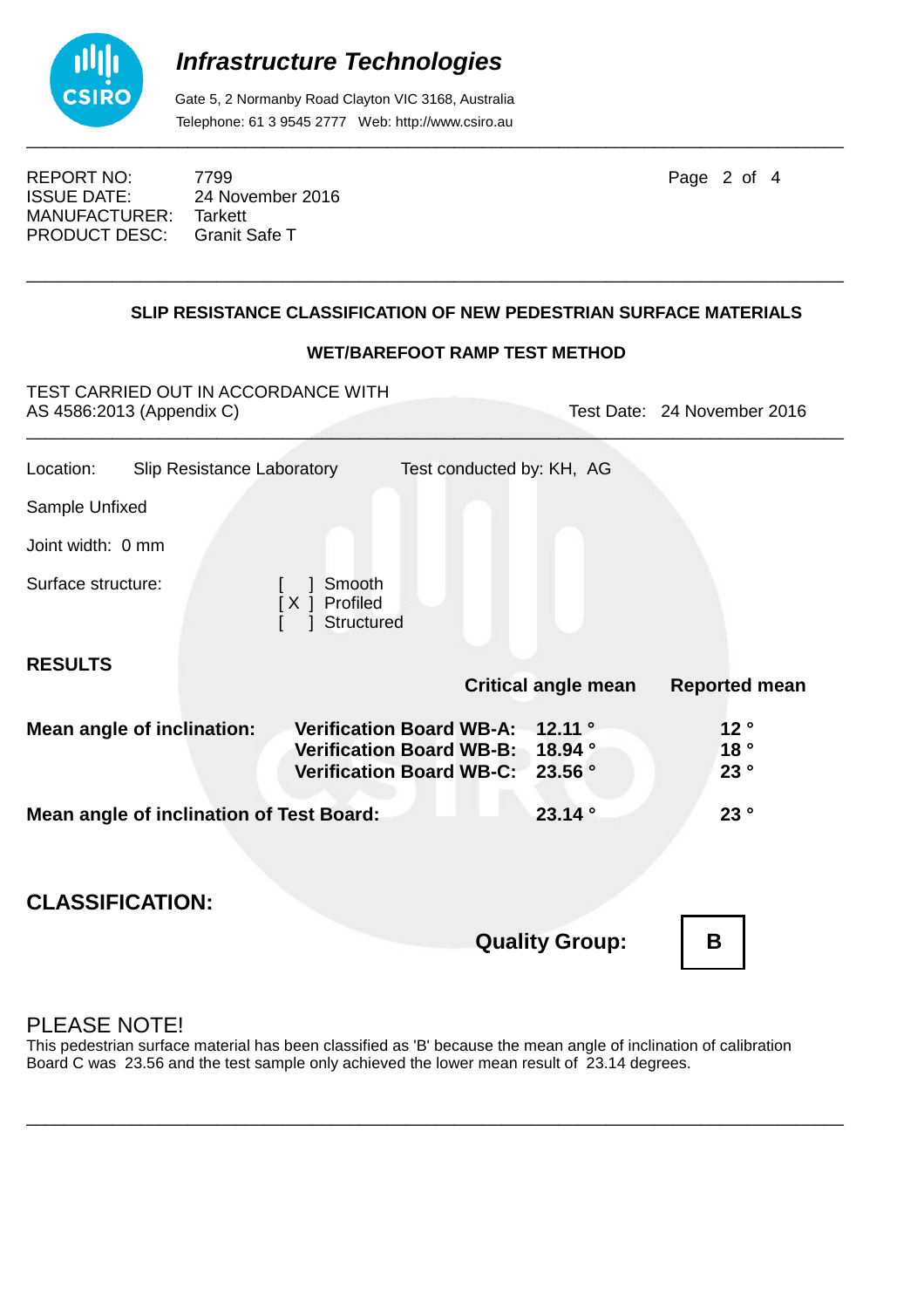

 Gate 5, 2 Normanby Road Clayton VIC 3168, Australia Telephone: 61 3 9545 2777 Web: http://www.csiro.au

REPORT NO: 7799 **Page 3 of 4** ISSUE DATE: 24 November 2016<br>MANUFACTURER: Tarkett MANUFACTURER: PRODUCT DESC: Granit Safe T

## **SLIP RESISTANCE CLASSIFICATION OF NEW PEDESTRIAN SURFACE MATERIALS**

\_\_\_\_\_\_\_\_\_\_\_\_\_\_\_\_\_\_\_\_\_\_\_\_\_\_\_\_\_\_\_\_\_\_\_\_\_\_\_\_\_\_\_\_\_\_\_\_\_\_\_\_\_\_\_\_\_\_\_\_\_\_\_\_\_\_\_\_\_\_\_\_\_\_\_\_\_\_\_\_\_\_\_\_\_\_

## **OIL-WET RAMP TEST METHOD**

| TEST CARRIED OUT IN ACCORDANCE WITH<br>AS 4586:2013 (Appendix D) | Test Date: 22 November 2016 |  |  |  |  |
|------------------------------------------------------------------|-----------------------------|--|--|--|--|
| Slip Resistance Laboratory<br>Location:                          | Test conducted by: KH, AG   |  |  |  |  |
| Sample Unfixed                                                   |                             |  |  |  |  |
| Joint width: 0 mm                                                |                             |  |  |  |  |
| Surface structure:<br>Smooth<br>[X ] Profiled<br>Structured      |                             |  |  |  |  |
| <b>RESULTS</b>                                                   |                             |  |  |  |  |
| Corrected mean overall acceptance angle:<br>24°                  |                             |  |  |  |  |
| <b>Displacement space:</b><br>not tested                         |                             |  |  |  |  |
| <b>CLASSIFICATION:</b>                                           |                             |  |  |  |  |
| R 11<br><b>Slip Resistance Assessment Group:</b>                 |                             |  |  |  |  |
| <b>Displacement Space Assessment Group:</b>                      |                             |  |  |  |  |
|                                                                  |                             |  |  |  |  |

\_\_\_\_\_\_\_\_\_\_\_\_\_\_\_\_\_\_\_\_\_\_\_\_\_\_\_\_\_\_\_\_\_\_\_\_\_\_\_\_\_\_\_\_\_\_\_\_\_\_\_\_\_\_\_\_\_\_\_\_\_\_\_\_\_\_\_\_\_\_\_\_\_\_\_\_\_\_\_\_\_\_\_\_\_\_

Test shoe used: Uvex Athletic